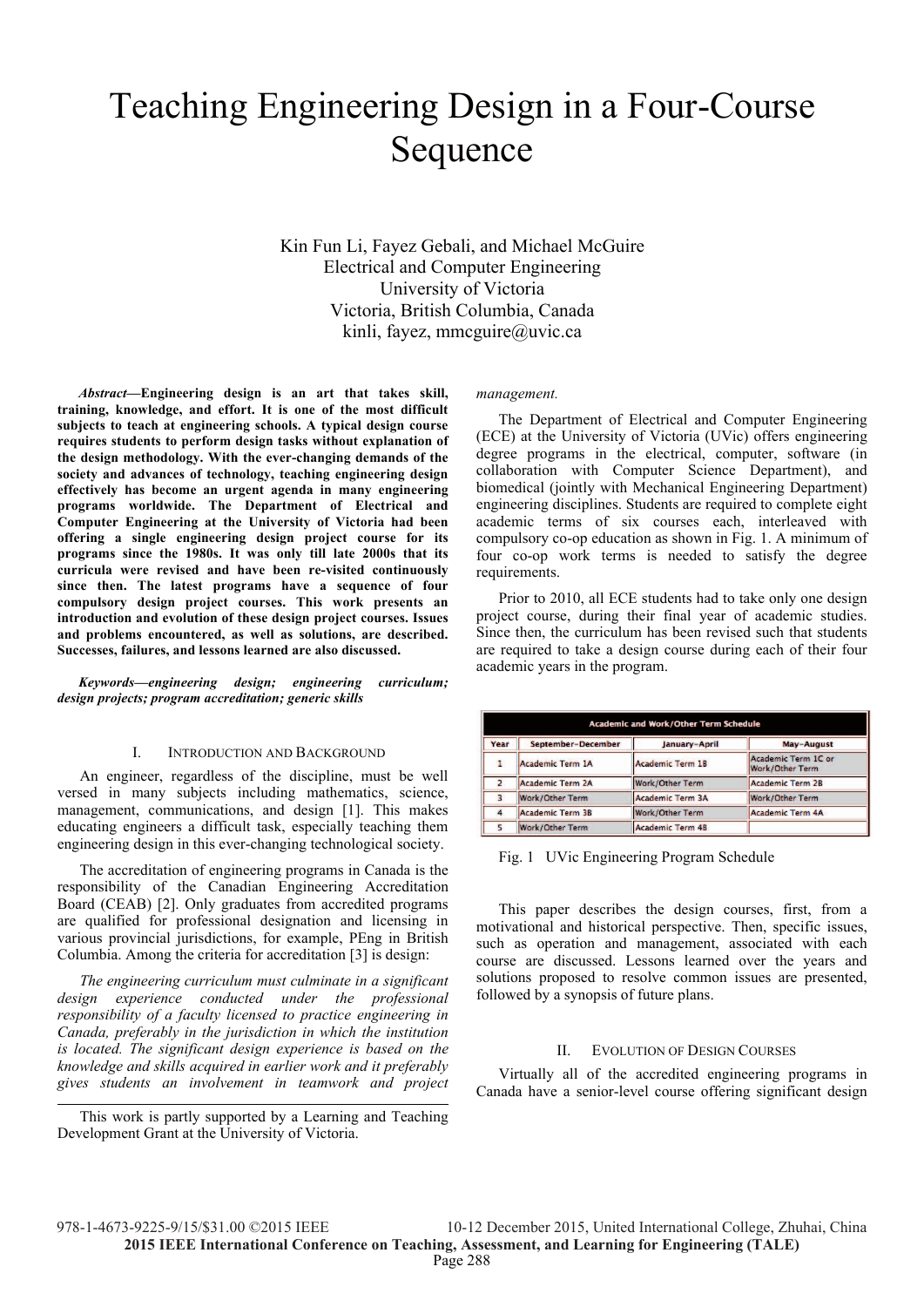experience, or a capstone design project. The CEAB defines design as [4]:

*Engineering design integrates mathematics, natural sciences, engineering sciences, and complementary studies in order to develop elements, systems, and processes to meet specific needs. It is a creative, iterative, and open-ended process, subject to constraints, which may be governed by standards or legislation to varying degrees depending upon the discipline. These constraints may also relate to economic, health, safety, and environmental, societal or other interdisciplinary factors.* 

The ECE department has incorporated five design courses in its curricula. Four of them are offered by ECE and three were introduced over the past five years. The following subsections summarize each course, 499, 120, 399, and 299 in chronological order of their introduction.

#### *A. 499 Design Project II (Design Project I prior to 2013)*

Since the department's inception in 1983, ECE students are required to take a one-term compulsory capstone Design Project course 499 in their final year [5]. The objective of the course is to integrate knowledge and skills acquired in earlier course work in a design-focused project to meet multiple criteria. Teams of three to five students either choose a project from a list of projects or propose their own projects that must be approved by the Design Project Coordinator (a registered professional engineer). Each team is supervised by at least one faculty member who is a professional engineer.

The team members' work is evaluated based on their problem solving capability, project execution competence, oral and written communication skills, as illustrated in their progress and final reports, a public demonstration and competition of their project prototypes, and a web site designed to promote their project. Detailed information on the Design Project course can be found in [6] that also includes archives of past projects. The interesting and prominent features of this course worth mentioning are:

- Students from Biomedical, Computer, Electrical, and Software Engineering programs are taking the course together and an interdisciplinary project group is highly recommended. Furthermore, a group may even include students from other technical and non-technical departments.
- Students are encouraged to select topics proposed by external organizations or companies.
- Students are allowed to propose their own projects that must be approved by the course coordinator and group supervisor.

In an attempt to improve students' learning experience, many modifications have been made to the requirement, operation, and execution of the course in the past five years. These are elaborated in section III.

The formal course description for the Electrical 499 is [5]:

*A significant technical design project in Electrical Engineering completed under the supervision of a faculty* 

*member. This design experience is based on the knowledge and skills acquired in earlier course work. Projects may originate from faculty members, students, or external sources. They may have a diverse nature and serve diverse needs. Multidisciplinary projects are encouraged.* 

### *B. First Year Design and Communication Courses*

Between 1996 and 2010, the ECE department offered a course to all first-year students related to design—199 Laboratory in Engineering Fundamentals with the following calendar description [7]:

*The objective of this course is to introduce students to concepts in electrical, computer, and mechanical engineering through a practical project to be undertaken by teams of students. The project will involve mechanical construction, sensing of mechanical quantities by electrical means, as well as interfacing to and programming of a simple microcontroller. Students will be required to acquire suitable components, demonstrate their designs, and write a report documenting their efforts*.

At UVic, the first year is common to all engineering disciplines: biomedical, civil, computer, electrical, mechanical, and software. The focus of 199 was on theoretical design with minimal laboratory and practical work. In addition, the majority of the materials were taken from the electrical and mechanical fields. It was not a popular course and students found that they do not learn much about engineering design. As the Faculty was expanding to accommodate biomedical, civil, and software, it was deemed necessary to create new design courses for the common first year.

The Faculty of Engineering at UVic has two first-year courses that teach design: ENGR 110 and 120. Instructors from the Faculty of Engineering and the Department of English teach these courses collaboratively. Before the introduction of these courses, it was found that students' motivation to learn communications skills was low. A large number of students believe that communications skills are somehow less important than technical skills. By combining these courses, communications skills are presented in the context of technical reports, project proposals, status reports, and other types of communications that engineers need to produce when they are conducting design during their careers.

# *1) ENGR 110 Design and Communication I*

This first design course covers basic design skills including teamwork, conflict resolution, and project management. Several short design projects, such as building a paper platform capable of holding a person's weight, enable the students to acquire these skills. As a pre-requisite to ENGR 120, this course's calendar entry reads [8]:

*Introductory principles of engineering design processes through practical projects to be undertaken by teams of students; integrated development and demonstration of writing, research, design and presentation skills through research and design projects. Writing, research and organizational skills appropriate for University level writing.*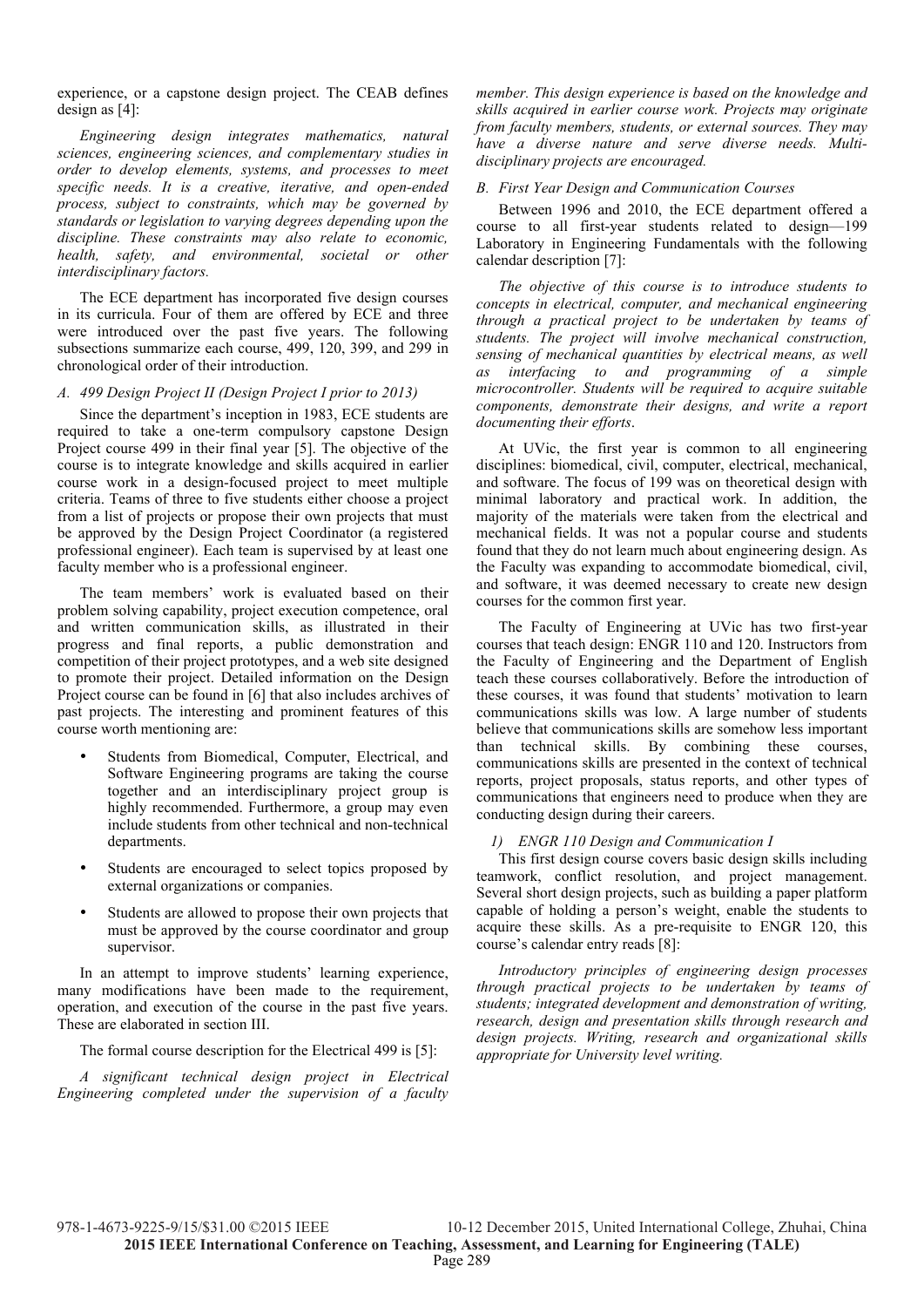The technical part of this course is taught by the Department of Mechanical Engineering; hence, the projects are primarily mechanical oriented.

#### *2) ENGR 120 Design and Communication II*

This course was taught by Mechanical Engineering during its offerings from 2010 to 2012. It was agreed by all departments that it would be appropriate for ECE to offer this course with electrical and computer emphasis [9]:

*Principles of engineering science and design applied to practical projects undertaken by student teams; Integrated development and demonstration of writing, research, design and presentation skills; Referencing methods for scientific and technical literature; Characteristics of effective technical and scientific style; Emphasis on clarity, precision, and consistency; Practical experience in writing short technical documents such as memoranda, letters, abstracts, reports, papers, manuals, brochures, and specifications.* 

For the design portion of this course, students are provided with some basic robotics knowledge and given a two-month project to design an autonomous robot. At this first-year stage, students have limited technical knowledge. Therefore, basics of electrical circuits, computer programming, control theory, motors, project management, design process, and software engineering are taught. The robot project is highly structured, and thus, allows creativity in the design, while at the same time enforcing that the proper design methodology learnt in class to be put to practice.

Modeled after the Fukushima Daiici nuclear disaster in 2011, the project simulates the design of a robot to neutralize a radiation source after a major incident. Students working in teams of three build a prototype mobile robot that can autonomously do a simple search and deployment task within an arena as shown in Fig. 2.



The robot specifications are:

- a) Find a beacon (see Fig. 3) that emits an infrared light signal modulated with a 10 Hz square pulse signal within the arena.
- b) Simulate radiation neutralization by removing an object placed on the beacon housing.
- c) Cover the beacon housing with a creative technique or drop the object from the beacon outside of the arena.

The robots are built using VEX robotics kits and other structural and mechanical components. There are four milestones and each team are graded on their achievement at each milestone:

- a) Evaluation of sketches of possible robot designs.
- b) Evaluation of the mechanical system for moving autonomously, and picking up and dropping of the object.
- c) Evaluation of the sensor system for judging the distance from the beacon for object pickup and from the edge of the arena for safe drop.
- d) Evaluation of the full operation of the robot.



Fig. **3** ENGR 120 Target Beacon

ENGR 120 has been offered three times and it is found to improve the learning experience of the first-year students of the Faculty. Some issues remained to be resolved including the diverse cultural and educational backgrounds of the students, the shock of a big change in the learning process from high school to university, the ability to manage time and project, and the interaction within a team environment. It is a also challenge to find qualified lab TAs and Instructors.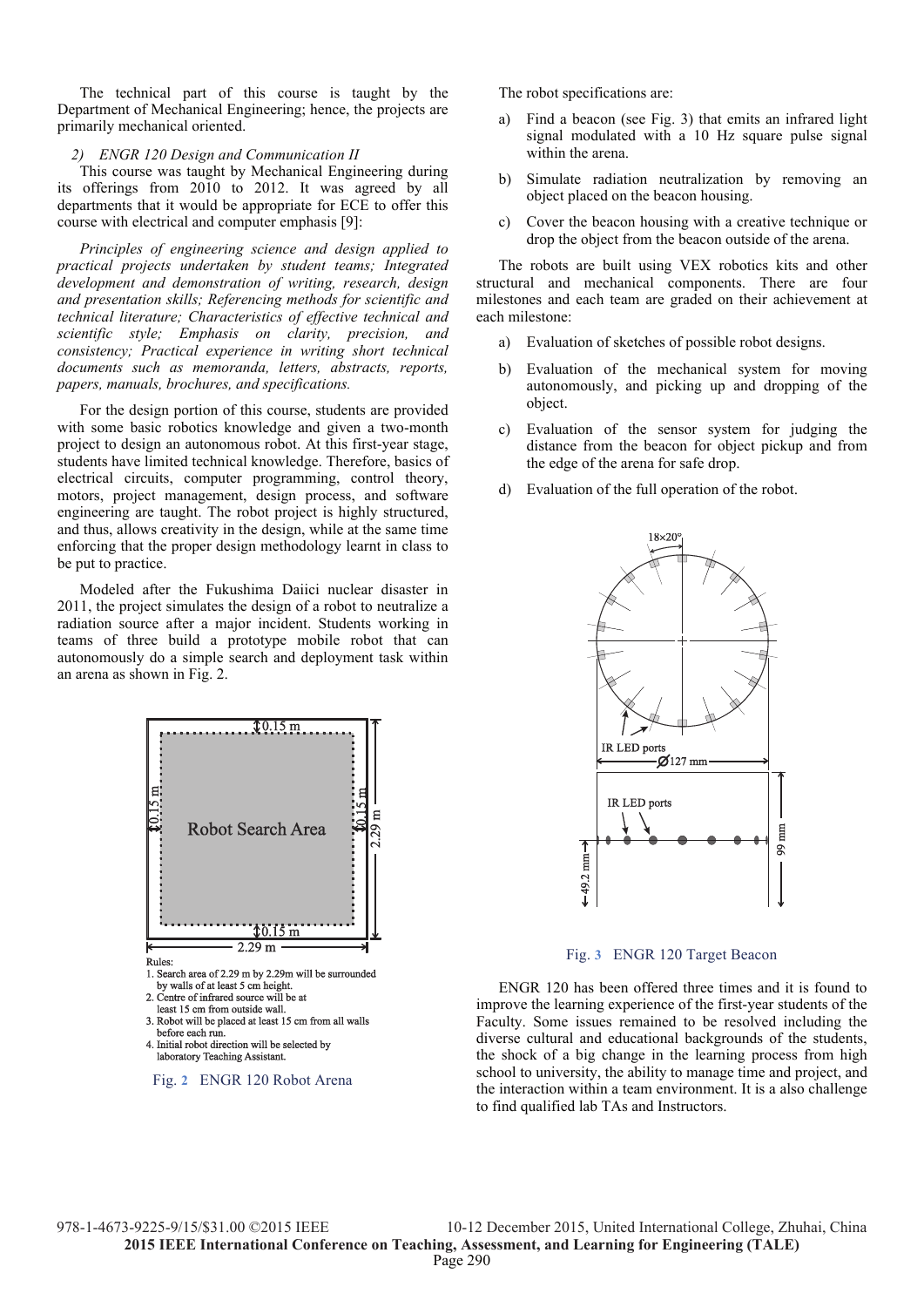#### *C. 399 Design Project I*

The 499 Design Project runs for 13 weeks. However, the public display with the teams' prototypes is often scheduled for the 11th or 12th week of classes. This is an extremely short period of time for the students to find members to form a team, select a project, conceptualize the design, source parts and supplies, and implement the prototype.

The ECE curriculum committee decided that a third-year design course should be introduced to all computer, electrical, and software engineering students. Replacing a seminar course where students were to present a technical topic as well as to critique others' presentation, 399 Project Design 1 was offered the first time in the fall of 2013 [10] with the following formal course description in the university calendar:

*A team-based technical project completed under the supervision of a faculty member, with a focus on Engineering design requirements and specification processes. Expected learning experience and outcome are based on the knowledge and skills acquired by the student in earlier and concurrent course work, and Professional Engineers' awareness and consideration with respect to the environment, ethics, equity, public and worker safety and health. Projects may have a diverse nature serving societal needs. Multi-disciplinary projects are encouraged.* 

As a pre-requisite to 499, 399 is similar in operation and execution. Guest speakers from industry are invited to give informal talks on various aspects of engineering. Students are also required to give presentations about their projects and complete a feasibility report. Specifically, each 399 team has to give an elevator pitch on their proposed project at the beginning of the term, followed by an oral presentation of indepth investigation of their project towards the end of the term. A final and four progress reports allow the students to practice written communication skills.

The motivation for having this course was to have students form teams, select project, and carry out a preliminary design from an approved list of 499 projects. It was envisioned that a proper design and prototype would be easier to materialize given a longer time period to execute the project. In addition, the teams can continue to develop their 399 projects during their co-op work term before taking 499 in their next academic term. Though, the students were allowed to change the project or team when they took 499.

After two offerings, it was obvious that 399 did not work according to our plan. Only 10% of the teams continued to develop their projects in 499. There was much negative feedback with the primary complaint being that the specifics of electrical and computer engineering design process was not really taught formally in class. The students also indicated that they would like to learn more about project management methods.

It was decided that some changes are necessary. For the fall 2015 offering, students are still required to investigate the feasibility of a project but the emphasis is on design methodology. Also, faculty members and industrial engineers are invited to give presentation on design in various application areas including hardware, software, signal processing, and telecommunication. More lecture time is devoted to project management.

At the time of this writing, the students seem to be more receptive to the new content, judging from the attendance in the first eight weeks of classes.

# *D. 299 Introduction to Electrical and Computer Engineering Design*

This second-year 299 course emphasizes different aspects of design and implementation. Students in electrical and computer engineering are taught formal engineering design methodologies, and various project implementation skills such as Computer Aided Design (CAD) software, microcontroller embedded code development, printed circuit board design, components soldering, and circuit testing. The students are required to design and implement a prototype device. They have a choice of choosing one of the two given projects.

#### *1) Alarm Clock*

 The students implement a music-playing alarm clock using a microcontroller board that has many functions including digital-to-analog conversion, analog-to-digital conversion, and pulse width modulation.

The alarm clock should display the time on a 7-segment display. It should have buttons for alarm on/off, snooze, switching from 12 to 24 hour modes, changing the time, changing the alarm time, and adjusting the playback volume. When the alarm is triggered, MP3 files are played from a USB. The audio should be run through an active low pass filter and a power amplifier circuit. Panel mount buttons and a potentiometer are used as controls for the various functions.

#### *2) Maze Robot*

 A robot is designed to run through a maze without internal loops (minimum distance between corners is 14 inches and the finish block is 3 inches by 8 inches) made from black electrical tape on a white melamine surface. There is a button that starts the robot after a small delay, and it stops automatically when the finish line is found.

The robot uses a set of infrared emitters (light emitting diodes) and receivers (phototransistors) set at a fixed distance away from the surface. An infrared signal is transmitted and reflected off the ground and the resulting signals are measured to determine where the taped line is. Software determines whether it needs to simply follow the line, or if an intersection has been reached. The DC motors on the robot are controlled by an H-bridge circuit designed by the students, which allows a microcontroller to control speed and direction.

299 is offered for the first time in the fall of 2015. As a prerequisite to 399, it has the following formal description [11]:

*Computer Aided Design (CAD) tools used in electrical and computer engineering design: drafting, printed-circuit board layout, scientific and system simulation. Instrumentation devices used in control and measurement. Case studies illustrating electrical and computer engineering design process. Time and project management. Technical communications and presentations.*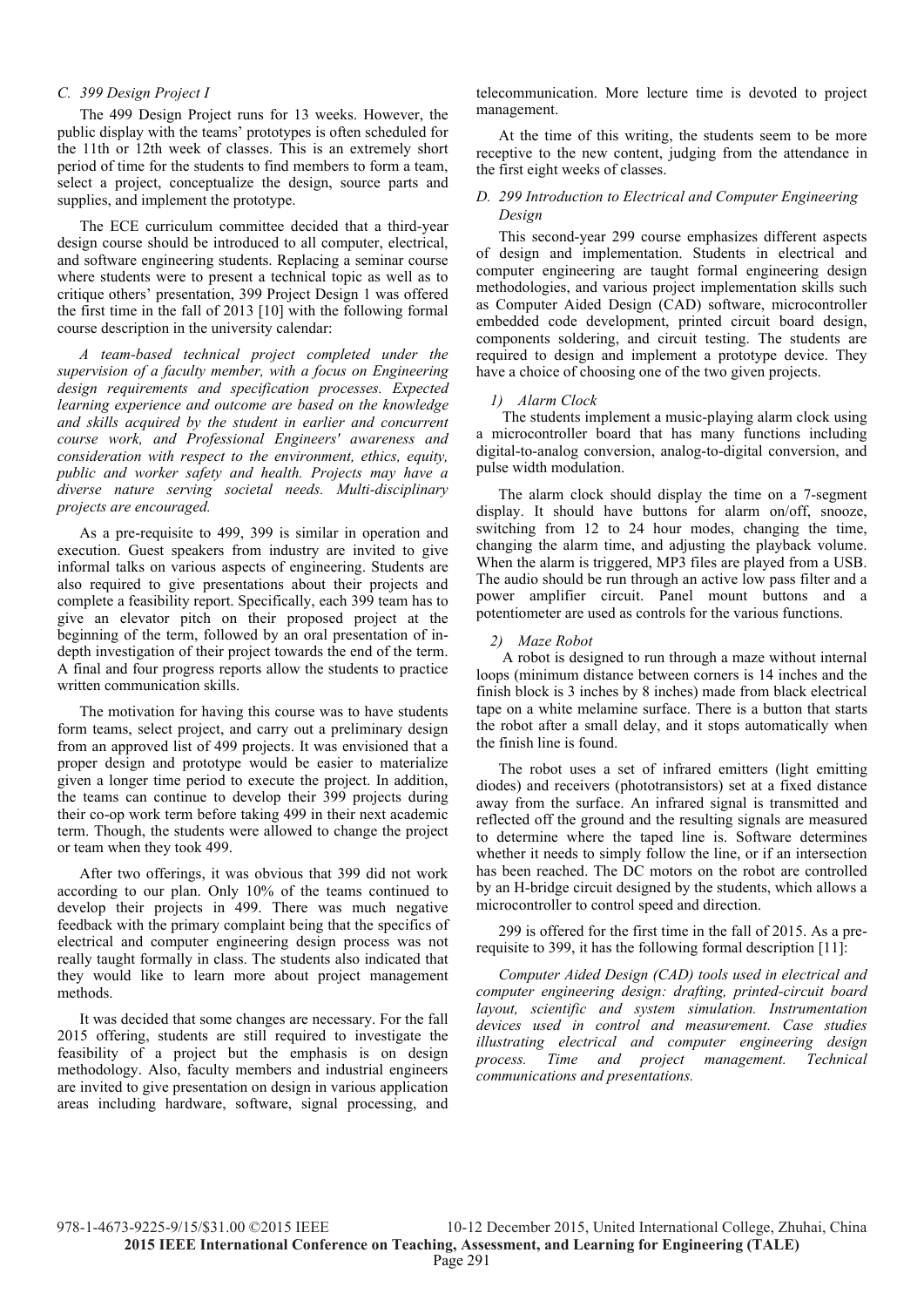Student feedbacks will be reviewed carefully to make the necessary modification and adjustment to improve this course.

# III. ISSUES ENCOUNTERED IN DESIGN COURSES

Several issues surfaced while teaching the mentioned design courses in our engineering curricula. Most of these issues can be classified into general categories of project management and workload.

#### *A. Student and Project Management*

The majority of the projects in 399 and 499 are proposed by the students themselves, instead of the ones given in the preapproved list as provided by the faculty members or the industry. The advantage in a self-proposed project is that the students are more enthusiastic and dedicated in carrying out the project. On the other hand, it is a missed opportunity to connect with faculty members to explore graduate studies and a research career. Furthermore, developing meaningful links with industry, other organizations, and potential employers, are beneficial to a student's future but are currently missing from the course. We are seeking ways to improve this situation, for example, giving students opportunities to identify real-life problems during their co-op work terms and use them as their design projects. Another direction that we are investigating is participation in international group projects. Students working on common projects could communicate, collaborate, and compete over the Internet.

In order to monitor a team's progress, a web-based progress report tool was implemented and made available to several design project teams in 2012. Team members were required to enter their individual activities every two weeks. These reported activities were to be validated by other team members, as shown in Fig. 4. This form of peer monitoring reflects the actual contribution of each team member. The supervisor of a team is also required to validate the entries at major milestones. This tool is valuable for a supervisor to assign a grade to each team member depending on the member's contribution to the project. It also serves as a useful document for supporting the CEAB accreditation process.

To assist students in project management, teams in 299, 399 and 499 are required to hand in a Gantt chart of their revised milestones every two weeks. This serves as a very useful tool for learning by doing in project management.

After two sessions of 499, it was found that there was strong resistance from the students in using the web-based activities monitoring tool. After several meetings with the students, it was found, somewhat unexplainably, that the students were not happy with entering information individually using an electronic tool. For 2014 and 2015, teams were required to enter their individual members' activities with a hard copy paper form. It seems that when they sit down together and fill the form, it is more amicable and cooperative. The responses have been very positive since the introduction of the paper format.

# *B. Instructor and Teaching Management*

At UVic, each course and the instructor are being evaluated at the end of the term through a learning experience survey. The design project courses 399 and 499 are not evaluated by due to the large number of individual supervisors involved. However, such feedback is very important to monitor the quality of delivery and learning outcomes. We are currently working on a web-based anonymous evaluation scheme that can be integrated smoothly into existing university practice and procedures, and yet capture the uniqueness of these courses.

For projects in 399 and 499, students are working in a more independent way than earlier design courses. Though each group is still under the supervision of a faculty member. For first- and second-year level courses, teaching assistants are required to facilitate and assist the experiments and projects. However, it is difficult to find highly qualified graduate students to serve as project teaching assistants, due to the multi-disciplinary nature of the projects and the large number of students (about 160 in the second to fourth year ECE programs and 500 in the first year common program). To maintain excellence in project learning and continuity, it is necessary to provide training to the teaching assistants in a standardized format.

Faculty members play important roles in each of these design courses. For the junior courses, slight modifications to the projects every year are desirable so as to stimulate students' creativity, instead of borrowing ideas and implementations from previous years.

#### *C. Resource and Funding Management*

With the shrinking resources available at universities worldwide, it is advisable to have a multi-year plan for design courses. Maintenance, repair, and replacement of equipment are vital to the success of running these courses.

Human resources, that is, technical staff members are the ones who ensure the design courses are running smoothly. Training of dedicated staff to each design course is of paramount importance. In addition, sensitivity training may be in order due to the diverse cultural and social background of our students.

Finally, all of the above issues are related to the financial strength of the university, faculty, and department. Many universities all over the world are facing financial crisis and UVic is of no exception. Well thought out budget plans and innovative schemes to acquire additional funding are must haves these days in the academic world.

# IV. FUTURE PLAN

From the above presentations and discussions, one can readily identify the various issues and problems existing within the current sequence of engineering design courses. We are monitoring and reacting on a continual basis to the operations and demands of students, faculties, and staff.

All four courses in engineering design are set up before the programs in biomedical and civil engineering began. It is necessary, especially for the first-year courses, to introduce and